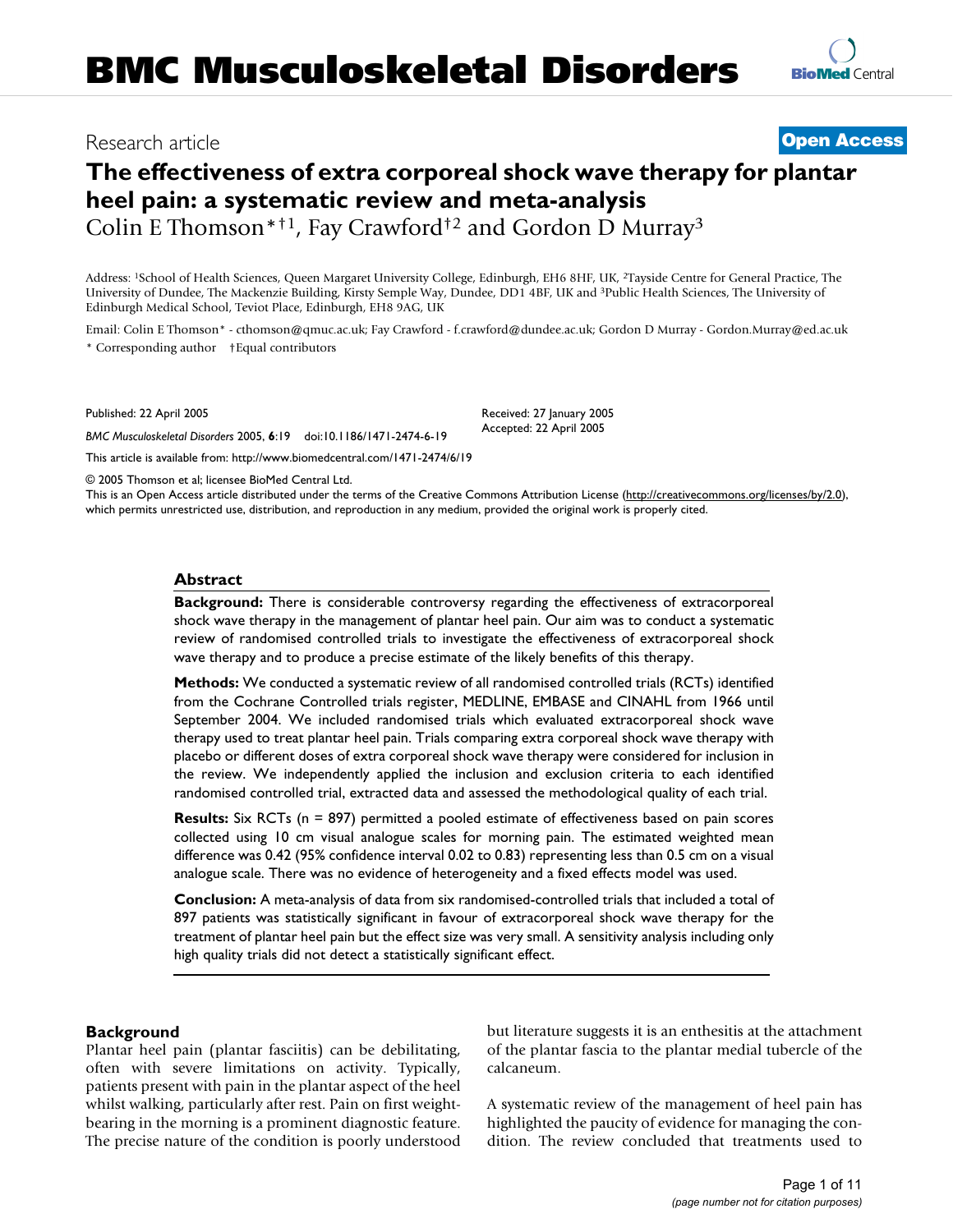reduce heel pain, including steroid injections, NSAIDs, night splints, orthoses and stretching regimes, seem to bring only marginal gains [1]. Extracorporeal shock wave therapy (ESWT) was originally used for lithotripsy, but within the last 10 years has become increasingly used to treat musculoskeletal injuries including calcific tendinitis of the shoulder [2], lateral epicondylitis (tennis elbow) [3- 5], non-union or delayed osseous union [6] and plantar heel pain  $[1,7]$ .

Non-systematic review articles, specific to the effectiveness of ESWT in the treatment of plantar heel pain, produce conflicting conclusions. One 'biometric' review [7] suggested that there is insufficient evidence on which to draw conclusions on the effectiveness of EWST and that more trials are required to detect any benefits from the intervention. Bodekker et al [7] incorporated all levels of evidence, including 4 randomised trials, that did not permit pooling of data or statistical synthesis. Study characteristics and quality assessments were provided in the form of lists. Ogden et al's review of ESWT [8] used a "vote counting" method to conclude that ESWT was a useful treatment for plantar heel pain. No quality assessment of the included trials was presented, but a quantitative data synthesis claims success rates ranging from 34% to 88%. Unfortunately, these estimates are not clearly attributed to any specific outcome. Heller and Niethard [9] identified poor trial methodological quality as a barrier to an assessment of the effectiveness of ESWT and were unable to demonstrate any benefit from the treatment in this narrative review article.

There is considerable controversy emerging regarding the use of ESWT for plantar heel pain. Three recent randomised controlled trials have failed to demonstrate a beneficial effect from the use of ESWT [10-12] and it has been suggested that no more clinical trials should be conducted to evaluate this therapy as a treatment for the painful heel [11]. A narrative review article [13] concluded that the available data do not provide substantive support for its use but this prompted correspondence which illustrates the defense for this electrophysical modality in the management of heel pain [14,15]

The purpose of this systematic review was to conduct a rigorous evaluation using a quantitative synthesis of evidence from randomised controlled trials to make a precise estimate of the effectiveness of ESWT. Our aim was to determine if ESWT is effective in the treatment of patients with plantar heel pain when compared with a control group.

#### *Outcome measures*

We chose morning pain as our *a priori* primary outcome

## **Methods**

## *Search strategy*

Randomised controlled trials were identified by searching the following data sources: The Cochrane Musculoskeletal Injuries Group specialized register of trials (August 2003), the Cochrane Central Register of Controlled Trials (The Cochrane Library issue 3, 2003), MEDLINE (from 1966 to September 2004), EMBASE (from 1982 to September 2004), CINAHL (from 1982 to September 2004) and reference lists of articles and dissertations. In Medline (SilverPlatter), the first two levels of the optimum search strategy [16] were combined with the following subjectspecific search terms:

1. HEEL\* and SYNDROME\*

2. (JOG\* or TENNIS\* or POLICE\* or GONORREAL) near HEEL\*

3. PLANTAR near FASCI\*

4. explode "FASCIITIS"/ all subheadings

5. (PLANTAR or HEEL\* or CALCAN\* or FOOT\*) near PAIN\*

6. HEEL near SPUR

7. "CALCANEUS"/ all subheadings

8. #1 or #2 or #3 or#4 or #5 or #6 or #7

Further details of the search strategy and details of the hand search have been previously published [1], [see Additional file 1].

#### *Study selection*

We considered all randomised controlled trials of plantar heel pain treatments for inclusion in the review. Trials comparing ESWT with placebo or different doses of ESWT were considered. Participants with a clinically confirmed diagnosis of plantar heel pain were included. Adult participants in any trial whether they were part of the general population, athletes, or individuals with seronegative arthropathies and enthesopathies were also considered for inclusion. Any age group was admissible. It was our intention that trials involving children alone, or dealing specifically with young athletes, would be analysed separately. We excluded trials evaluating treatments for plantar heel pain arising from calcaneal fractures, calcaneal tumours, previous surgery for plantar heel pain, or posterior heel pain.

measure for this systematic review. We consider it to be the most important outcome as it is the single most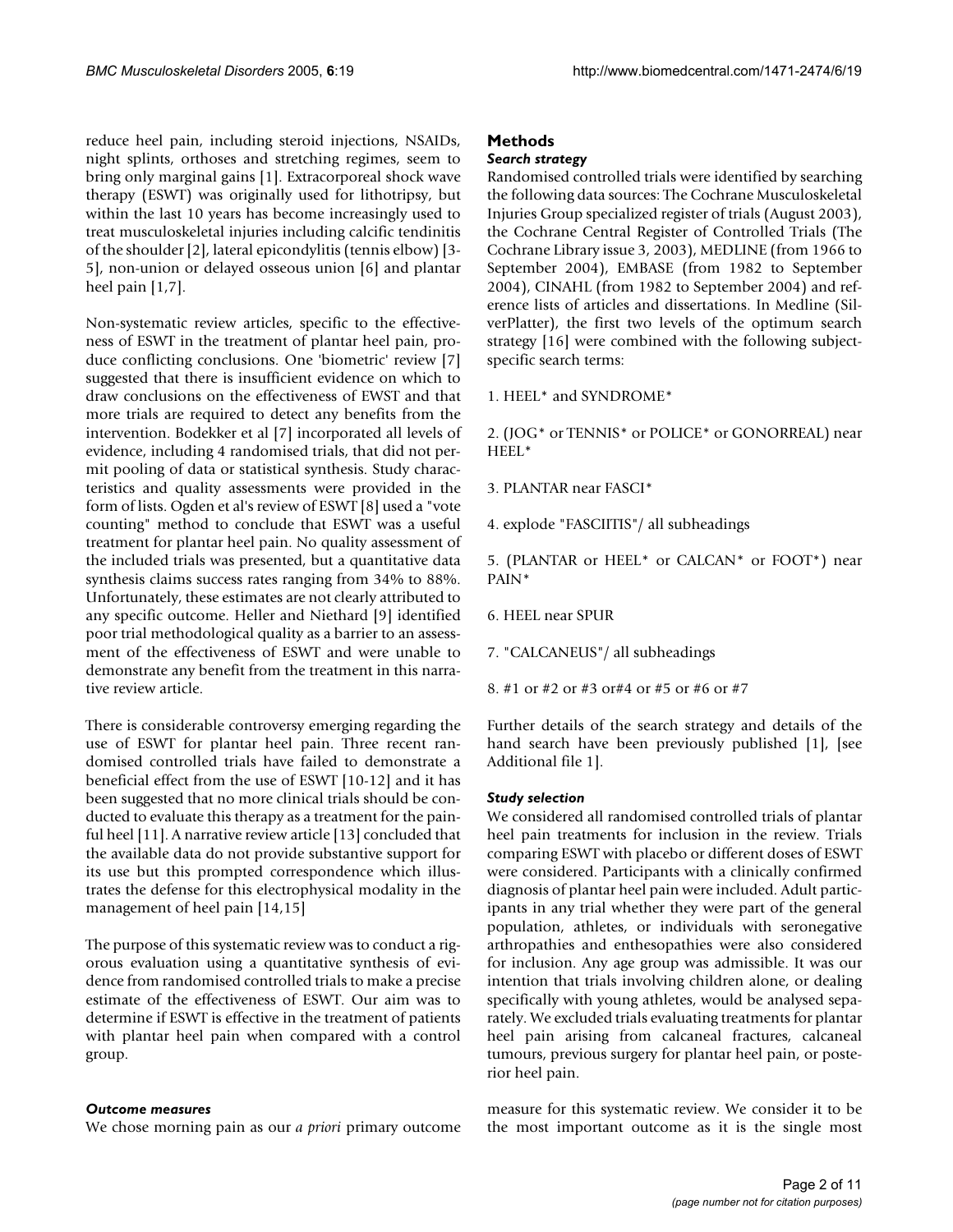| Author                | randomisation<br>sequence | allocation<br>concealment | Assessor<br>blind | <b>Patient</b><br>blind | <b>Loss to follow</b><br>up at trial end | <b>Intention</b><br>to treat | Quality<br>score |
|-----------------------|---------------------------|---------------------------|-------------------|-------------------------|------------------------------------------|------------------------------|------------------|
| Abt et al [21]        | No                        | No                        | Yes               | Yes                     | 11%                                      | No.                          | 3                |
| Buch et al [27]       | Yes                       | Yes                       | Yes               | Yes.                    | 4%                                       | No.                          | 5                |
| Buchbinder et al [10] | Yes                       | No.                       | Yes               | Yes                     | 6%                                       | Yes                          | 5                |
| Cosentino et al [33]  | No.                       | No                        | Yes               | Not stated              | Not stated                               | No.                          |                  |
| Haake et al [11]      | Yes                       | Yes                       | Yes               | Yes                     | 16%                                      | Yes                          | 6                |
| Krischek et al [22]   | No.                       | No.                       | No                | Not stated              | 6%                                       | No.                          |                  |
| Ogden et al [28]      | No                        | No.                       | Yes               | Yes                     | I.5%                                     | No                           | 3                |
| Rompe et al [32]      | No                        | No                        | Yes               | Yes                     | 16%                                      | No                           | 3                |
| Rompe et al [30]      | No                        | No                        | No                | Yes                     | Not stated                               | No                           |                  |
| Rompe et al [31]      | No                        | No                        | Yes               | Yes                     | 20%                                      | No.                          | 3                |
| Speed et al [12]      | No                        | No                        | Yes               | Yes                     | 14%                                      | Yes                          | 4                |

**Table 1: Quality assessment of included trials**

consistent feature of plantar heel pain. Morning pain (pain on first rising, first step pain or start up pain) is universally reported by patients complaining of plantar heel pain and it is also strongly diagnostic for the condition[17]. The secondary outcome measures were walking pain, pressure pain, any measure of disability, quality of life measures and adverse events.

#### *Data abstraction*

Two of the authors (CT,FC) independently applied the inclusion and exclusion criteria to each trial and then extracted data regarding details of the patients (number, mean age and age range, inclusion and exclusion criteria), details of the interventions, nature and timing of outcome measures. Disagreements were resolved by discussion of the articles by the reviewers. We wrote to trialists for additional information on trial methodology (method of randomization) and results (usually requests for data not presented in the original reports such as standard deviations or some other measure of variance).

#### *Validity assessment*

A quality assessment tool[18] adapted for use in a related systematic review of interventions for the treatment of plantar heel pain for the Cochrane Library [1] was applied to each of the included trials. This addressed the following questions:

1. Was the generation of randomization sequence described?

- 2. Was the method of allocation concealment described?
- 3. Was an intention to treat analysis used?

We assessed intention to treat on the basis of whether patients were analyzed according to the allocated treatment irrespective of whether this treatment was delivered or not.

4. What number of patients were lost to follow-up?

In assessing loss to follow-up we considered whether authors had presented numbers lost and timing, and the reasons for the loss. We presented the numbers lost to follow up as percentages.

- 5. Was the outcome assessment blind?
- 6. Was the patient blind to treatment allocation?

This led to each trial being attributed a quality score out of a maximum of 6 points (Table 1.).

#### *Quantitative data synthesis*

When measures of variance were not available from the original report, it was our intention to derive these from p-values. When data were available for a pooled estimate of the impact of intervention it was intended that metaanalyses would be conducted for direct comparisons. We intended to present weighted mean differences and 95% confidence intervals for outcomes for each randomised controlled trial and group them in relevant sub-groups according to the specific question they addressed. We intended to use a fixed effects model to estimate the pooled effect as our primary analysis where no evidence of heterogeneity was detected [19]. However, if evidence of heterogeneity was found to be present we intended to use a random effects model [20]. Meta-analyses were generated using *RevMan* software. We planned to perform subgroup analyses and sensitivity analyses, regarding any anomalies with the included trials, methodological scores and industry sponsorship. We proposed to perform a funnel plot to detect publication bias.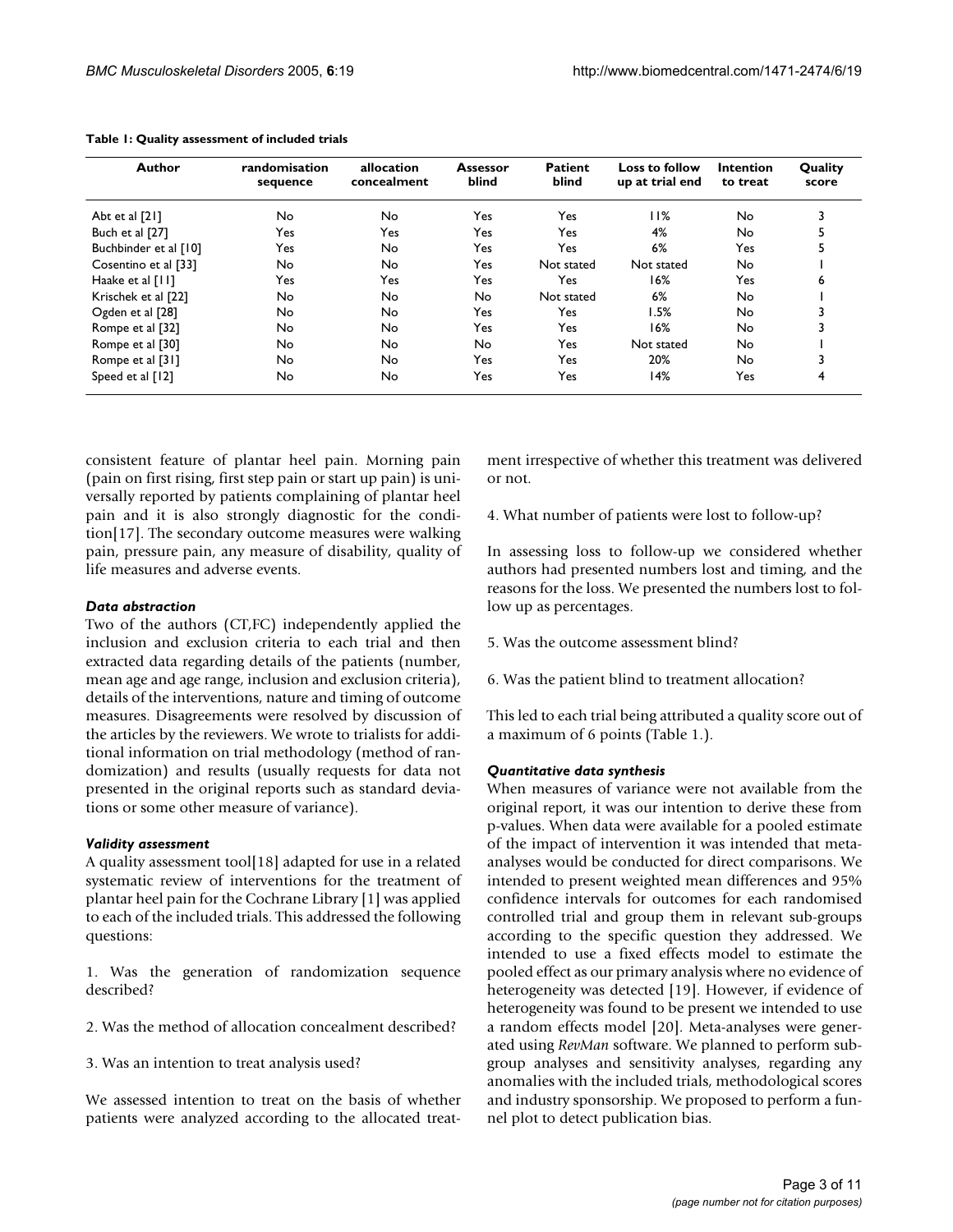## **Results**

#### *Selection of trials*

The search strategy identified a total of 205 studies, of which 15 were identified as RCTs that evaluated ESWT for plantar heel pain. Two of these were translated from German into English [21,22]. Four trials [23-26] were excluded from the review: in one, the intervention and control groups were treated at different time points making valid comparisons of patient outcomes in both groups impossible [24]. The second trial contained five year follow-up data from an RCT published in 1996 [23]. These trial data were confounded by placebo patients receiving additional therapies after 12 weeks. The third [25] and fourth [26]excluded trials were duplicated data previously reported by Buch [27] and by Ogden [28]respectively. The flow diagram in Figure 1 provides details of the included and excluded trials and those included in the final metaanalysis[29].

## *Description of included studies*

Eleven RCTs were included in this review and they reported data published between 1996–2003 from trials involving 1290 patients [10-12,21,22,27,28,30-33]. Table 1 shows the quality assessment scores and Table [2](#page-5-0) and Table [3](#page-5-1) the baseline data. The trials evaluated different doses of ESWT against either a placebo dose or a control dose so low as to be considered therapeutically ineffective [10] (Table 4). Only five of the trial reports contained summary statistics to permit pooling of data collected at 12 weeks in a forest plot [10-12,27,28]. Standard deviations were derived from the p value reported in one manuscript in order to incorporate a sixth trial in the metaanalysis, the timing of the outcomes varied between 17 and 20 weeks for this trial [21].

Table [2](#page-5-0) and table [3](#page-5-1) present details of the baseline pain scores, and demographic variables for participants from all eleven included trials. All included adult patients only. The duration of pain was greater than 6 months in ten trials [11,12,21,22,27,28,30-33]. In one trial [10] the duration of pain was shorter than six months for some patients but no patient had a duration of pain less than 8 weeks. The duration of pain ranged from 8–600 weeks and 8– 980 weeks for the ESWT and placebo groups respectively. The median values for duration of pain were 36 weeks and 43 weeks. The demography of the patients in this systematic review of ESWT for plantar heel pain was similar to those patients who have participated in evaluations of other interventions for heel pain [1]. The effects of ESWT in people who had a calcaneal spur on x-ray [4,32], were running athletes [31], were being considered for surgical intervention [30,32,32], had failed to respond to conservative treatments [27,28,30,32], or were defined as recalcitrant cases [22], were all included in this systematic review.

There was diversity in the types of primary and secondary outcomes collected from patients in the 11 RCTs. Table 5. summarizes the most commonly reported outcomes measures indicating, where available, the outcomes provided. With the exception of three trials [22,30,32] all presented data for visual analogue scale scores of morning pain. Walking pain is a relevant outcome measure and was reported by eight trials [10,11,21,22,30,32,33]. Only two of these trials contained compatible data [30,32] and insufficient data are provided to permit pooling. The remaining trials described a wide variety of walking ability using incongruous scoring systems. Six of the trials [11,21,22,30,32,33], show a favourable outcome for walking pain after ESWT. Resting and night pain are not common symptoms of heel pain, in our experience, but data for these outcomes were collected in four trials [12,21,30,32]. Five trials reported the collection of pressure pain outcomes from the application of pressure from either a manual application or an electronic device [21,27,28,30,32]. Other outcomes reported were Roles and Maudsley scores [11,21,27], Maryland Foot score[10], SF12 [27], SF36 [10], problem elicitation technique [10] and The Ankle Hindfoot Scale [31].

Of the 11 RCTs that met our inclusion criteria, eight were placebo controlled trials [11,12,21,27,28,31-33]. Three trials used a low, sub-therapeutic dose as control [10,22,30]. The doses for the intervention groups and methods used to disable the equipment for the placebo group and the sub-therapeutic groups are provided in Table [2](#page-5-0) and Table [3.](#page-5-1) The dose of ESWT varied between trials in both energy levels and the number of impulses administered. With the exception of two trials, [10,12], all excluded patients had the condition for less than six months. Only one trial [10] did not require patients to have exhausted conservative therapies for recalcitrant plantar heel pain before embarking on treatment with ESWT but information presented reveals that the majority of patients did receive a number of conservative therapies. Krischek et al [22] and Rompe et al [31] included only patients whose next management option was surgery.

#### *Quantitative data synthesis*

Figure 2. shows the pooled analysis of data from 6 trials which produce a weighted mean difference of 0.42 in favour of ESWT. This treatment effect is statistically significant ( $p = 0.04$ ), but the effect is small (95% confidence interval of 0.02 to 0.83) with respect to morning pain (first step pain). All outcomes were taken at 12 weeks, except for one trial [21] which reported the first outcome measured at (on average) 19 weeks. There was no evidence of heterogeneity ( $p = 0.11$ ) and a fixed effects model was used.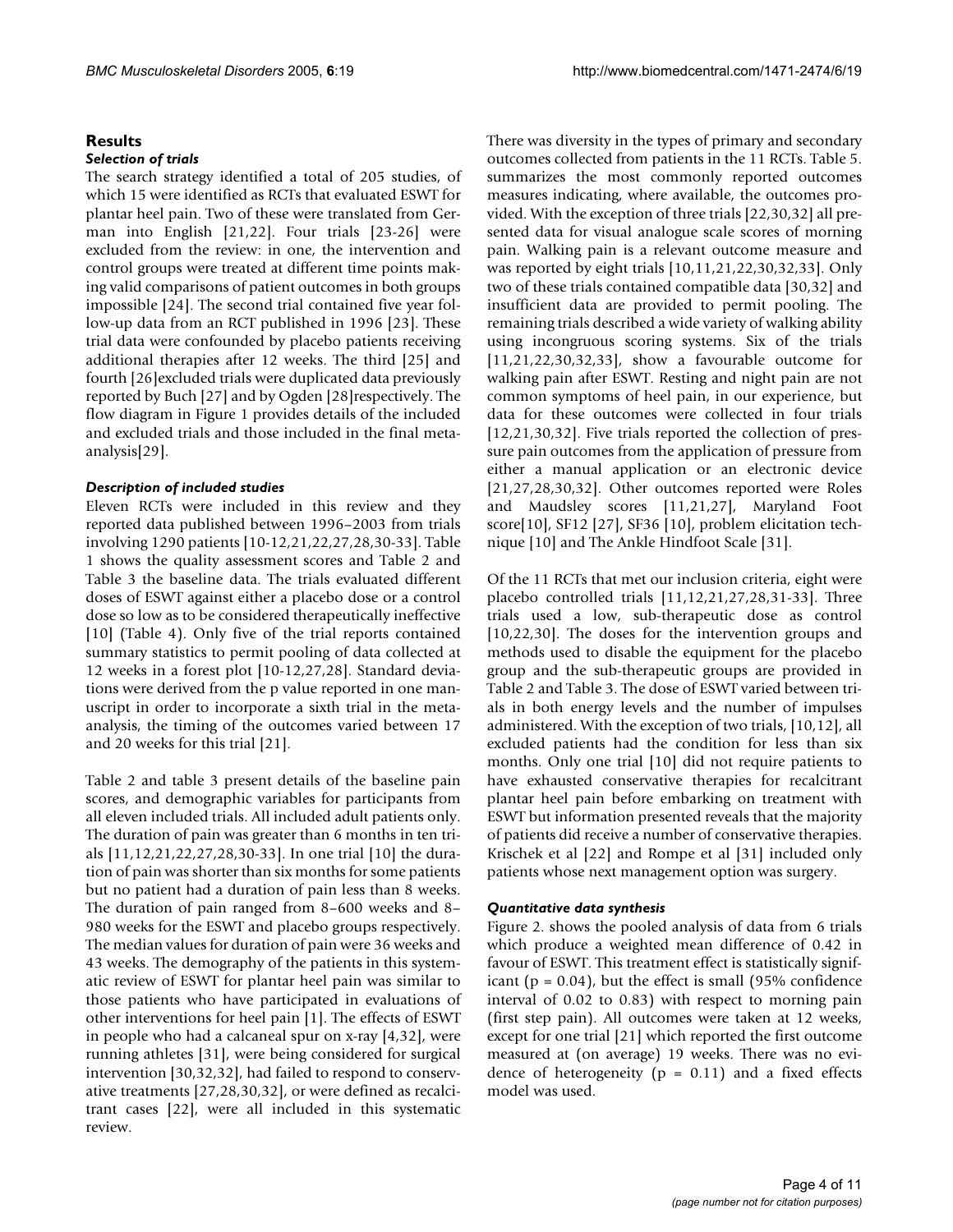

#### **Figure 1** Progress through the stages of the meta-analysis [29].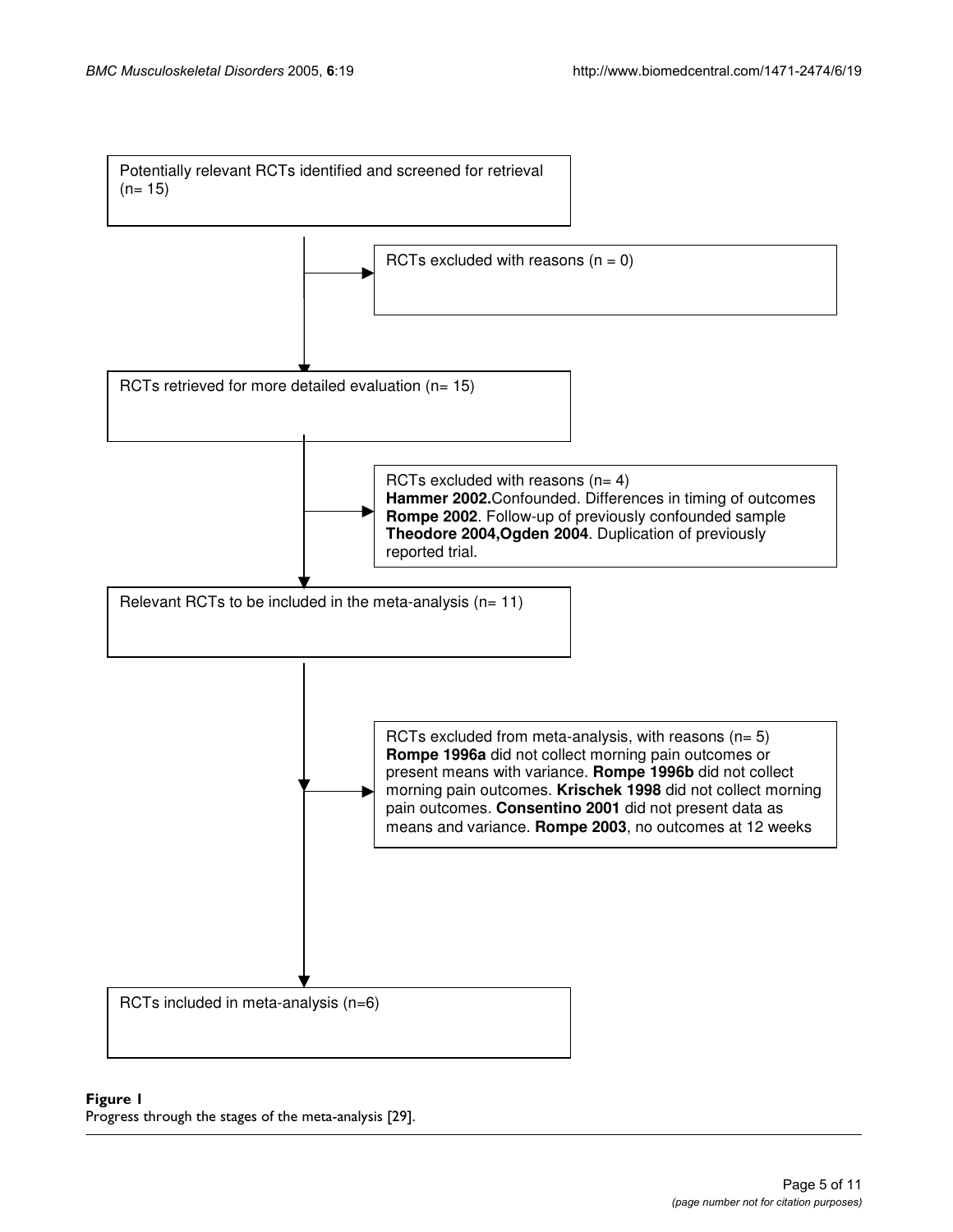| Author                | Age mean (SD and/or range) years |                       | Female:male (% female) |               | Mean BMI (SD)   |               |  |
|-----------------------|----------------------------------|-----------------------|------------------------|---------------|-----------------|---------------|--|
|                       | Treatment group                  | Control group         | Treatment group        | Control group | Treatment group | Control group |  |
| Abt et al [21]        | 56.5                             | 57.4                  | 11:6(64.7)             | 9:6(60)       | 30.1            | 28.5          |  |
| Buch et al [27]       | 50.4 (10.3, 26–69)               | 53.0 $(9.7, 31 - 72)$ | 61:14(81.3)            | 46:26 (63.9)  | 28.9            | 28.5          |  |
| Buchbinder et al [10] | 52.2 (12.8)                      | 54.2 (12.0)           | 46:3 (57.5)            | 47:3 (58.0)   | 29.5            | 28.9          |  |
| Cosentino et al [33]  | 55.6 (45-68)                     |                       | 18:12(60.0)            | 25:5(83.3)    | N/a             | N/a           |  |
| Haake et al [11]      | 53.1 (10.8)                      | 52.9 (10.8)           | 98:37 (72.6)           | 106:30 (77.9) | 29.4(4.9)       | 29.7(4.8)     |  |
| Krischek et al [22]   | 54.0                             | 55.0                  | (56.0)                 | (72.0)        | N/a             | N/a           |  |
| Ogden et al [28]      | 49.6 (20-79)                     |                       | 171(65.9)              |               | N/a             | N/a           |  |
| Rompe et al [32]      | $44.0(26-61)$                    | $49.0(31-63)$         | 21:29(42.0)            | 20:30(40.)    | N/a             | N/a           |  |
| Rompe et al [30]      | $47.0(26-61)$                    | $51.0(31 - 58)$       | 5:10(33.3)             | 6:9(40)       | N/a             | N/a           |  |
| Rompe et al [31]      | $43.0(32 - 59)$                  | $40.0(30-61)$         | 10:12(45.5)            | 13:10(56.5)   | N/a             | N/a           |  |
| Speed et al [12]      | $51.7(25-76)$                    | $52.5(30-73)$         | 26:20 (56.5)           | 25:17(59.5)   | N/a             | N/a           |  |

<span id="page-5-0"></span>**Table 2: Baseline characteristics of participants in respective trials. (N/a- data not available).**

<span id="page-5-1"></span>**Table 3: Baseline characteristics of participants in respective trials continued (N/a- data not available).**

| Author                | Duration of heel pain Median (SD and/or range) months |                   | Base line morning pain VAS score (SD) |               |  |
|-----------------------|-------------------------------------------------------|-------------------|---------------------------------------|---------------|--|
|                       | Treatment group                                       | Control group     | <b>Treatment Group</b>                | Control group |  |
| Abt et al [21]        | 19.0                                                  | 19.0              | 5.7                                   | 5.3           |  |
| Buch et al [27]       | $20.7(21.1, 6-120)$                                   | 24.0 (21.1,6–99)  | 7.7(1.4)                              | 7.7(1.5)      |  |
| Buchbinder et al [10] | $9.0(2 - 150)$                                        | $10.8(2 - 222.5)$ | 7.3(2.5)                              | 6.8(3.2)      |  |
| Cosentino et al [33]  | $8.2(6-12)$                                           | 8.2(1.2)          | N/a                                   | N/a           |  |
| Haake et al [11]      | $13.0(10-24)$                                         | $13.0(9-24)$      | 7.8(2.4)                              | 7.7(2.3)      |  |
| Krischek et al [22]   | 22.0                                                  | 23.0              | N/a                                   | N/a           |  |
| Ogden et al [28]      | 32.2                                                  | 35.9              | 8.1                                   | 8.2           |  |
| Rompe et al [32]      | $8.0(6-19)$                                           | $10.0 (6 - 20)$   | N/a                                   | N/a           |  |
| Rompe et al [30]      | $16.0(12-36)$                                         | $22.0(12-38)$     | N/a                                   | N/a           |  |
| Rompe et al [31]      | $20.0(12-60)$                                         | $18.0(12 - 72)$   | 6.9(1.3)                              | 7.0(1.3)      |  |
| Speed et al [12]      | $16.7(12 - 312)$                                      | $13.5(12-312)$    | 7.4(2.0)                              | 7.0(2.0)      |  |

We repeated the meta-analysis excluding the data from the trial by Abt et al [21], the only trial for which we had to impute measures of variance. The resultant weighted mean difference was 0.30 in favour of ESWT, with a 95% confidence interval of -0.12 to 0.72. This effect is no longer statistically significant.

We performed a sensitivity analysis for the quality of trial reports by dividing the six trials into two groups; those that received a quality assessment score of four or more [10-12,27] and those receiving a score of less than four [21,28] to perform meta-analyses using fixed effects models. The four better quality trials produced a non significant result (weighted mean difference 0.21, 95% confidence interval -0.29 to 0.70 cm,  $p = 0.41$ ) whereas the two trials scoring less than three produced a significant result in favour of active treatment (weighted mean difference -0.90, 95% confidence interval -1.62 to -0.19, p  $= 0.01$ ).

#### *Adverse events*

Two trials did not report adverse events [12,30]. Buchbinder et al [10] reported pain for one week by one patient in each arm of the trial; one patient in the active arm of the trial reported a sensation of heat and numbness, whilst another complained of bruising. One patient in the placebo arm complained of a burning sensation in the heel and ankle. Ogden et al [28] reported 38 procedure related complications, 18 of which occurred in the active treatment arm. The most common procedure related complications were mild neurological symptoms (numbness, tingling). One patient who suffered a plantar fascial rup-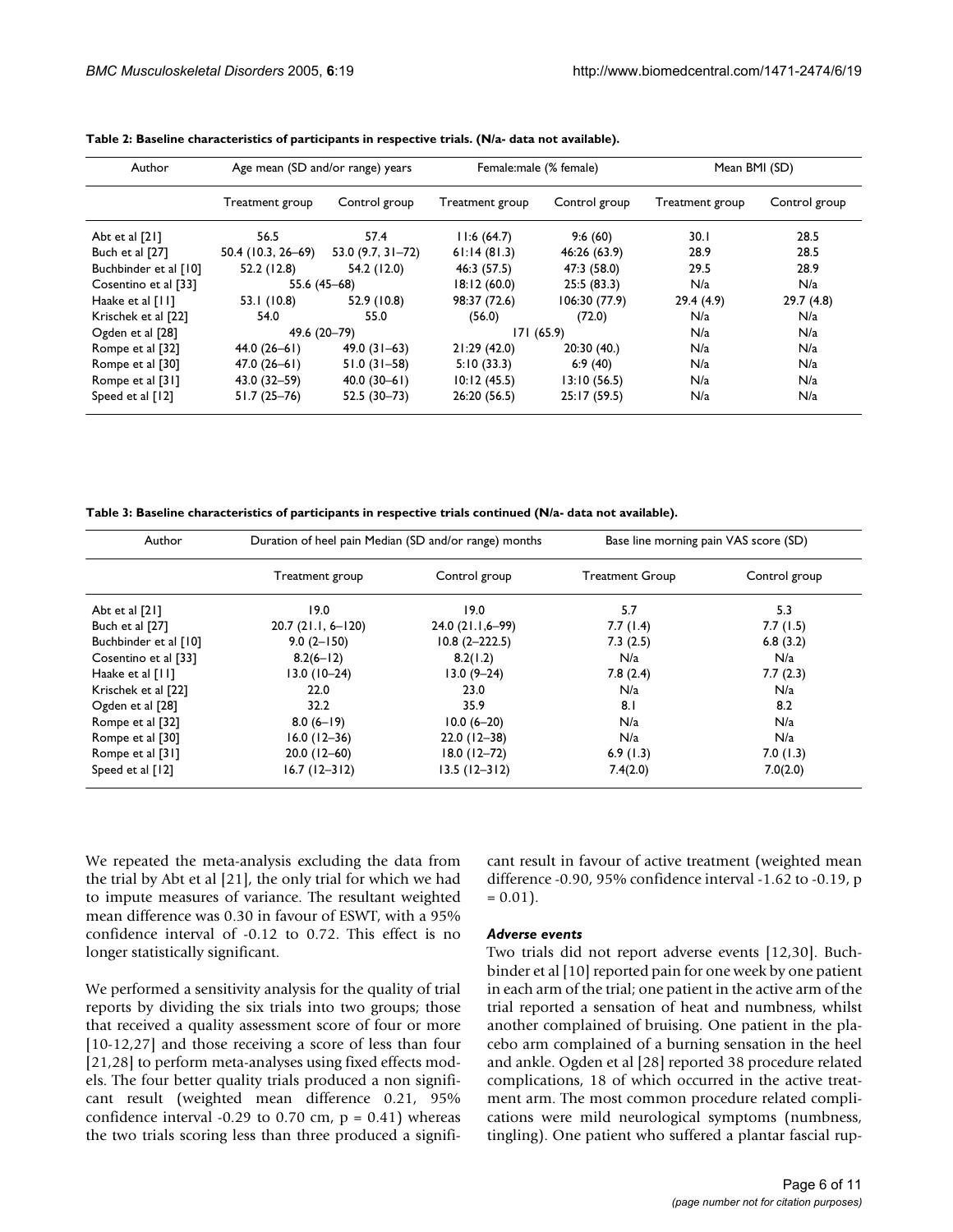| Author                | Included in<br>meta-analysis | Local anesthetic<br>to both groups | Details of placebo/sub<br>therapeutic dose | <b>Ultrasound</b><br>guidance | N   | Weighted mean<br>difference - morning<br>pain (95%CI) | Timing of<br>outcomes<br>(weeks) |
|-----------------------|------------------------------|------------------------------------|--------------------------------------------|-------------------------------|-----|-------------------------------------------------------|----------------------------------|
| Abt et al [21]        | yes                          | yes                                | Absorbent block                            | Not stated                    | 32  | $2.00$ (0.47 to 3.53)                                 | 19,32                            |
| Buch et al [27]       | yes                          | yes                                | Absorbent foil                             | yes                           | 150 | $0.70$ (-0.26 to 1.66)                                | 12                               |
| Buchbinder et al [10] | yes                          | no                                 | 6000 to 7500 vs 300 impulses               | yes                           | 178 | $-0.50$ ( $-1.55$ to 0.55)                            | 6, 12                            |
| Cosentino et al [33]  | no                           | no                                 | Not stated                                 | yes                           | 60  | Not available                                         | 4,12                             |
| Haake et al [11]      | yes                          | yes                                | Polythene foil barrier                     | Not stated                    | 272 | $0.50$ (-0.31 to 1.31)                                | 6, 12, 52                        |
| Krischek et al [22]   | no                           | no                                 | 1500 vs 300 impulses                       | Not stated                    | 50  | Not available                                         | 6, 12                            |
| Ogden et al [28]      | yes                          | yes*                               | Styrofoam block                            | no                            | 260 | 0.56 (-0.26 to 1.38)                                  | 4,8,12                           |
| Rompe et al [32]      | no                           | no                                 | 3000 vs 30 impulses                        | Not stated                    | 119 | Not available                                         | 12.52                            |
| Rompe et al [30]      | no                           | no                                 | cm gap                                     | no                            | 36  | Not available                                         | 3,6,12,24                        |
| Rompe et al [31]      | no                           | no                                 | Reflecting pad                             | yes                           | 45  | 2.60 (1.37 to 3.83)                                   | 26,52                            |
| Speed et al [12]      | yes                          | no                                 | Focus outside patient                      | yes                           | 88  | $-0.36$ ( $-1.66$ to 0.94)                            | 4,8,12,24                        |

#### **Table 4: Details of studies included in the systematic review**

\* Local anaesthetic was used for both groups but was different for the placebo group and the treatment group.

**Table 5: Summary of most commonly reported outcomes measures at 12 weeks (or nearest point to). P values relate to active treatment versus placebo or reduced dose. \* Indicates a statistical significant difference in favour of EWST treatment. Figures in parentheses are 95% confidence intervals. Where p-values were not provided, the values for mean and standard deviations [SD] are given, I indicates EWST group, II indicates placebo group. "Favours ESWT" indicates a better outcome for ESWT where neither of the previous details are provided.**

| Author                | Morning/<br>start up<br>pain                                     | Overall pain                     | <b>Walking</b><br>ability /<br>activity<br>related | Foot<br>specific<br>score                               | Pain at rest<br>$(100$ mm<br>VAS)                                   | Pain on<br>pressure                                             | Night pain/<br>evening pain                                         | <b>End point</b> |
|-----------------------|------------------------------------------------------------------|----------------------------------|----------------------------------------------------|---------------------------------------------------------|---------------------------------------------------------------------|-----------------------------------------------------------------|---------------------------------------------------------------------|------------------|
| Abt et al [21]        | $P = 0.016*$                                                     |                                  | Favours<br><b>ESWT</b>                             |                                                         | $P = 0.01*$                                                         | $P = 0.26$                                                      | $P = 0.01*$                                                         | 19 weeks         |
| Buch et al [27]       | $P = 0.0309$                                                     |                                  | $P = 0.7377$                                       | $1. (49.1 - 71.5)$<br>$IL(32.9 - 55.9)$<br><b>AOFAS</b> |                                                                     | <b>Not</b><br>significant                                       | P < 0.4338                                                          | 12 weeks         |
| Buchbinder et al [10] | $P = 0.92$<br>$(-12.7 - 13.1)$                                   | $P = 0.99$<br>$(-10.3 - 11.5)$   | $P = 0.0.72$<br>$(0.6 - 1.9)$                      | $P = 0.85$<br>$(-7.6 - 5.3)$<br>Maryland FS             |                                                                     |                                                                 |                                                                     | 12 weeks         |
| Cosentino et al [33]  | $P < 0.0001*$                                                    |                                  | $P < 0.0001*$                                      |                                                         | $P < 0.0001*$                                                       |                                                                 |                                                                     | 12 weeks         |
| Haake et al [11]      | $l$ mean = 4.0,<br>$SD = 3.2$<br>II mean $= 4.5$ .<br>$SD = 3.0$ |                                  | Favours<br><b>ESWT</b>                             |                                                         | I mean $= 2.4$ ,<br>$SD = 2.6$<br>II mean $=$<br>$2.4$ , SD = $2.5$ | $l$ mean = 4.0,<br>$SD = 3.2$<br>II mean $=$ 4.3.<br>$SD = 3.2$ | $l$ mean = $1.5$ ,<br>$SD = 2.4$<br>Il mean $= 1.8$ .<br>$SD = 2.5$ | 12 weeks         |
| Krischek et al [22]   |                                                                  | Favours<br><b>ESWT</b>           | Favours<br><b>ESWT</b>                             |                                                         |                                                                     | Favours<br><b>ESWT</b>                                          |                                                                     | 12 weeks         |
| Ogden et al [28]      | Favours<br><b>ESWT</b>                                           |                                  |                                                    | $\blacksquare$                                          | $\blacksquare$                                                      | Favours<br><b>ESWT</b>                                          |                                                                     | 12 weeks         |
| Rompe et al [32]      |                                                                  |                                  | Favours<br><b>ESWT</b>                             |                                                         | $P < 0.0001*$                                                       | $P < 0.0001*$                                                   | $P < 0.0001*$                                                       | 12 weeks         |
| Rompe et al [30]      | Favours<br><b>ESWT</b>                                           | Favours<br><b>ESWT</b>           | $P < 0.0001*$                                      |                                                         | $P < 0.05*$                                                         | $P < 0.0001*$                                                   | $P < 0.05*$                                                         | 12 weeks         |
| Rompe et al [31]      | $P = 0.0004*$                                                    |                                  |                                                    | $P = 0.0025*$<br><b>AOFAS</b>                           |                                                                     |                                                                 |                                                                     | 26 weeks         |
| Speed et al           | $P = 0.664$<br>$(0.656 - 1.271)$                                 | $P = 0.246$<br>$(0.626 - 1.093)$ |                                                    |                                                         |                                                                     |                                                                 | $P = 0.378$<br>$(0.620 - 1.166)$                                    | 12 weeks         |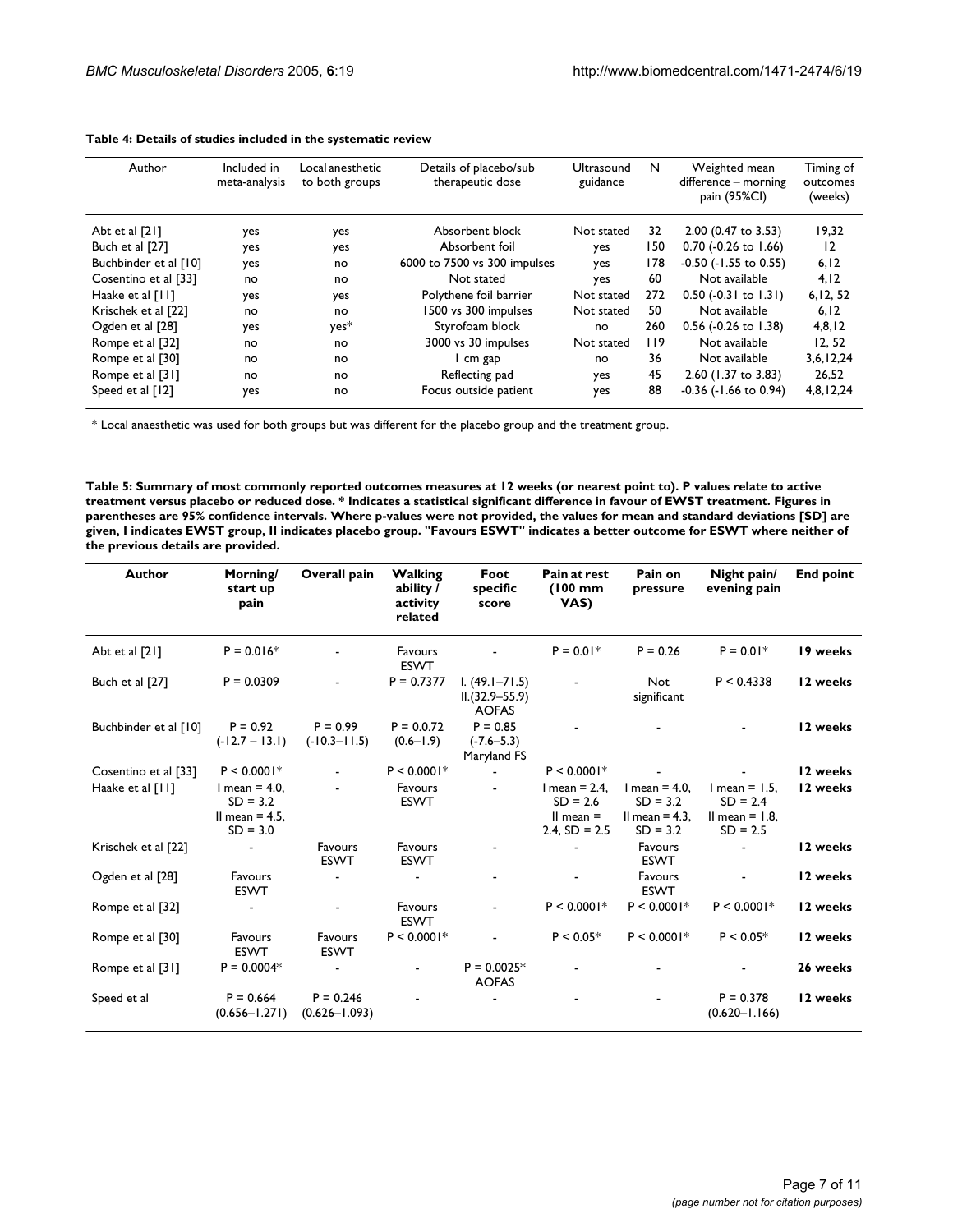| Review:<br>Comparison:<br>Outcome: | Interventions for treating plantar heel pain<br>22 morning pain - eswt<br>01 VAS 10cm |     |                                                                                    |     |                               |                 |    |                          |                |                           |
|------------------------------------|---------------------------------------------------------------------------------------|-----|------------------------------------------------------------------------------------|-----|-------------------------------|-----------------|----|--------------------------|----------------|---------------------------|
| Study<br>or sub-category           |                                                                                       | N   | <b>ESWT</b><br>Mean (SD)                                                           | N   | Placebo/low dose<br>Mean (SD) |                 |    | WMD (fixed)<br>95% CI    | Weight<br>$\%$ | WMD (fixed)<br>95% CI     |
| Speed 2003                         |                                                                                       | 42  | 4.80(3.20)                                                                         | 46  | 5.16(3.00)                    |                 |    |                          | 9.83           | $-0.36$ [ $-1.66$ , 0.94] |
| Ogden 2001                         |                                                                                       | 91  | 4.61(2.86)                                                                         | 98  | 4.05(2.89)                    |                 |    |                          | 24.67          | $0.56$ $[-0.26, 1.38]$    |
| Abt 2002                           |                                                                                       | 15  | 3.40(2.20)                                                                         | 17  | 1.40(2.20)                    |                 |    |                          | 7.11           | $2.00$ $[0.47, 3.53]$     |
| <b>Buch 2002</b>                   |                                                                                       | 74  | 4.10(3.10)                                                                         | 76  | 3.40(2.90)                    |                 |    |                          | 17.96          | $0.70$ [-0.26, 1.66]      |
| Buchbinder 2002                    |                                                                                       | 85  | 4.40(3.40)                                                                         | 81  | 4.90(3.50)                    |                 |    |                          | 15.04          | $-0.50$ [ $-1.55$ , 0.55] |
| Haake 2003                         |                                                                                       | 129 | 4.50(3.40)                                                                         | 127 | 4.00(3.20)                    |                 |    |                          | 25.38          | $0.50$ $[-0.31, 1.31]$    |
| Total (95% CI)                     |                                                                                       | 436 |                                                                                    | 445 |                               |                 |    |                          | 100.00         | $0.42$ $[0.02, 0.83]$     |
|                                    | Test for overall effect: $Z = 2.03$ (P = 0.04)                                        |     | Test for heterogeneity: Chi <sup>2</sup> = 8.92, df = 5 (P = 0.11), $I^2 = 43.9\%$ |     |                               |                 |    |                          |                |                           |
|                                    |                                                                                       |     |                                                                                    |     |                               | $-10$           | -5 |                          | 10             |                           |
|                                    |                                                                                       |     |                                                                                    |     |                               | Favours control |    | <b>Favours treatment</b> |                |                           |

#### **Figure 2**

Pooled estimates of 10 cm VAS scores for morning pain at 12 weeks

| Table 6: Details of ESWT devices, dose of impulses administered. |  |  |  |  |
|------------------------------------------------------------------|--|--|--|--|
|------------------------------------------------------------------|--|--|--|--|

| Author                | Device                                | ESWT impulse dose ×<br>number of treatments | Low energy/ high energy<br>(energy level)                                       | Details of sponsorship                                |
|-----------------------|---------------------------------------|---------------------------------------------|---------------------------------------------------------------------------------|-------------------------------------------------------|
| Abt et al $[21]$      | Ossatron High Medical<br>Technology   | $1000 \times 2$                             | Low Energy $(0.08 \text{ m})/\text{mm}^2$                                       | No declaration                                        |
| Buch et al [27]       | Epos Ultra Dornier Medical<br>Systems | 3800 total                                  | High energy $(0.03-0.36 \text{ m})$ /<br>$mm2$ -total 1300 mJ/mm <sup>2</sup> ) | Industry sponsored trial but this was<br>not declared |
| Buchbinder et al [10] | Epos Ultra Dornier Medical<br>Systems | $2000 - 2500 \times 3$                      | Low energy (0.02-0.33 mJ/<br>$mm2$ -total 1000 mJ/mm <sup>2</sup> )             | Declared funding – not from<br>industry               |
| Cosentino et al [33]  | Orthima Direx Med Sys Ltd             | $1200 \times 6$                             | Not stated (0.03-0.4 ml/<br>$mm2$ )                                             | No declaration                                        |
| Haake et al [11]      | Epos Ultra Dornier Medical<br>Systems | $4000 \times 3$                             | Low energy $(0.08 \text{ m})/\text{mm}^2$ -<br>total 0.96 [/mm <sup>2</sup> )   | Declared: industry provided<br>machine                |
| Krischek et al [22]   | Osteostar Siemans                     | $500 \times 3$                              | Low energy $(0.08 \text{ m} / \text{mm}^2)$                                     | No declaration                                        |
| Ogden et al [28]      | Ossatron High Medical<br>Technology   | 1500 total                                  | High energy $(0.22 \text{ m})/\text{mm}^2$ -<br>total 324.25  )                 | Industry sponsored trial but this was<br>not declared |
| Rompe et al [32]      | Osteostar Siemans                     | $1000 \times 3$                             | Low energy $(0.06 \text{ m}]/\text{mm}^2$ )                                     | No declaration                                        |
| Rompe et al [30]      | Osteostar Siemans                     | $1000 \times 3$                             | Low energy $(0.06 \text{ m} / \text{mm}^2)$                                     | No declaration                                        |
| Rompe et al [31]      | Sonocur Plus Siemens                  | $2100 \times 3$                             | Low energy $(0.16 \text{ m}]/\text{mm}^2$ )                                     | No declaration                                        |
| Speed et al [12]      | Sonocur Plus Siemens                  | $1500 \times 3$                             | Low energy $(0.06 \text{ m} / \text{mm}^2)$                                     | Declared funding – not from<br>industry               |

ture 4 weeks after active treatment had undergone multiple cortisone injections prior to embarking upon treatment with ESWT.

Haake et al [11] reported a statistically significant difference in the number of side effects in the active and placebo groups; OR 2.26 (95% confidence interval 1.02 to 5.18) [11]. These were; skin reddening, pain and local swelling. The same authors [11] also describe less frequent complaints of dizziness, sleep disturbance haematoma, nausea and hair loss as non-serious effects and discounted one report of a deep vein thrombosis in a placebo participant as a co-incidental event. In two trials, [31,32] the unpleasant nature of ESWT experienced by patients dur-

ing treatment was reported. These sensations were regarded as less unpleasant than local cortisone infiltration. Krischek et al [22] reported that there were no adverse events noted in trial participants.

#### *Industry sponsorship*

Companies who produce ESWT equipment provided some sponsorship in three trials [11,27,28] (Table 6). One trial [28] was the basis for the first Food and Drug Administration (FDA) approval for ESWT. A financial interest with HealthTronics was declared in correspondence following the publication of the trial [34,35]. The trial by Buch et al [27] was sponsored by Dornier Med tech Inc and the data were also used to gain approval for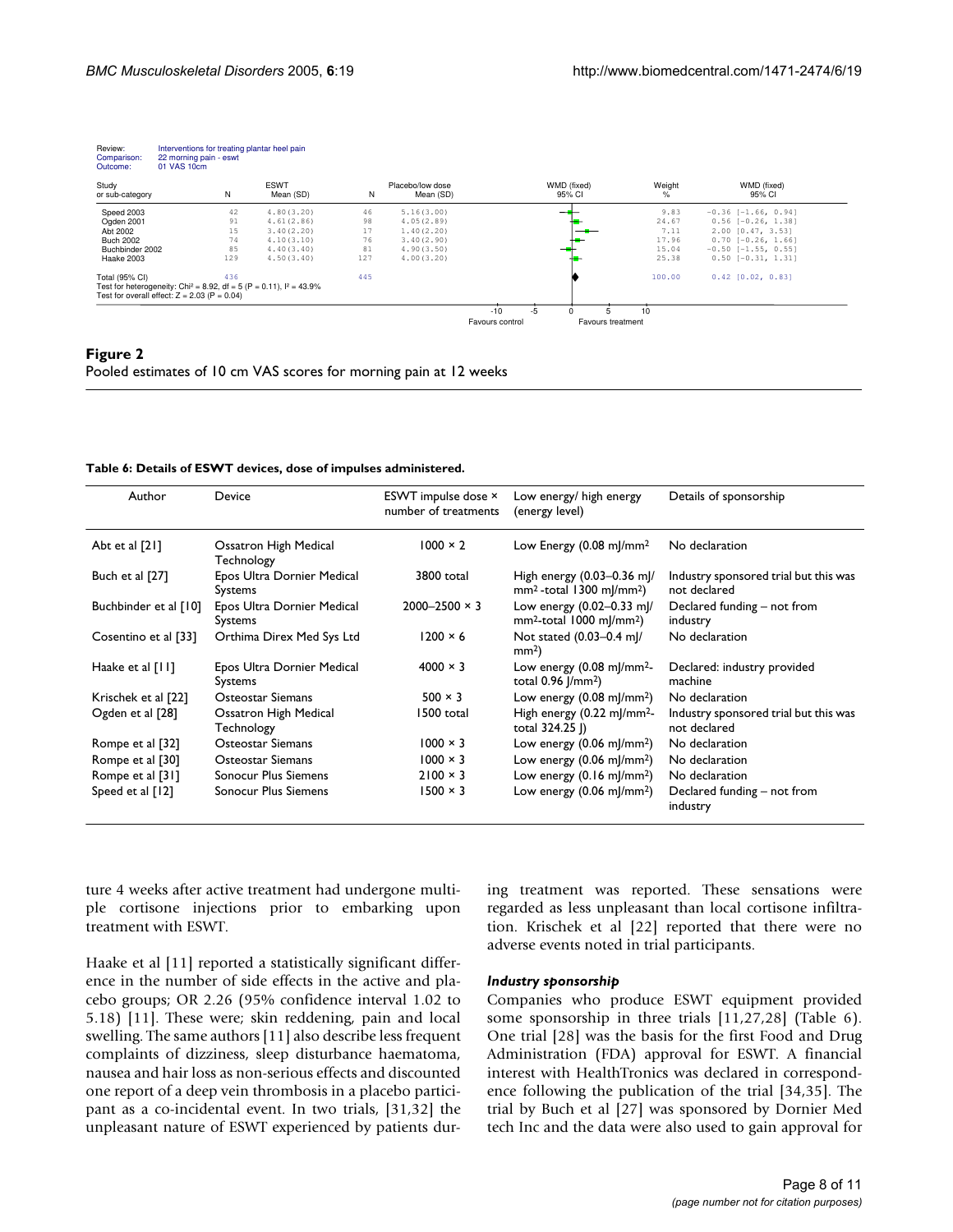the use of ESWT in the management of plantar heel pain from the FDA. Haake et al [11] stated no competing interests but did declare that a manufacturer of ESWT equipment had provided the machine used in the trial. Two trials [10,12] declared funding from sources other than industry. In the remaining trials there was no explicit declaration of competing interests [21,22,30-33] (Table 6).

## **Discussion**

The lack of convergence of findings from randomised evaluations of EWST for plantar heel pain has resulted in clinical uncertainty about its effectiveness. Within this systematic review, we have been able to evaluate the effectiveness of ESWT in a meta-analysis and used the pooled data to arrive at more precise conclusions about its usefulness in clinical practice.

The meta-analysis shows a statistically significant benefit with ESWT on plantar heel pain from outcomes of 897 patients' VAS scores of morning (first-step) pain assessed at or around 12 weeks but we do not consider this clinically significant since the observed benefit equates to less than one half centimeter on a 10 cm VAS. The 95% confidence interval is compatible with a mean treatment benefit of at most 0.83 cm. A sensitivity analysis including only those higher quality trials did not produce evidence of a statistically significant benefit. Only one trial included in the review discussed what might constitute a clinically meaningful reduction in plantar heel pain: Buchbinder et al [10], suggest that 0.7 cm reduction of heel pain may not be clinically relevant.

We included one trial in the meta-analysis which used sub-clinical doses as controls [10] and combined these patient outcomes with those from trials which used sham treatments as controls [11,12,21,27,28]. All six trials [10- 12,21,27,28] also used different doses of ESWT but, despite the differences in the use of control interventions and doses, no evidence of heterogeneity in the patient outcomes was detected in the pooled estimate (figure 2). Nor does there appear to be a dose-response relationship for ESWT; trials using both high and low doses have reported similar effects as is evident from the estimates from the trials by Haake et al [11] and Abt et al [21] (Table 6, figure 2).

We were grateful to the authors of trials included in this review who provided supplementary data in response to our correspondence [10,11] but disappointed that data from all 11 trials were not available to us. Five trials were not included in the meta-analysis either because adequate data were not provided [22,33] the timing of the outcomes differed greatly from the other trials [31] or the outcomes were clinically irrelevant [30,32]. Consequently, information about the effects of ESWT in 310 patients

with heel pain was effectively lost to re-analysis. Any future reporting of patient outcomes should include means of pain scores with measures of variance in order that new trials can be included in meta-analyses and weighted mean differences and confidence intervals calculated [36].

Rompe et al conducted a small trial  $(n = 40)$  which evaluated the benefits of ESWT in running athletes [31] and reported a mean difference of 2.60 (95% confidence interval 1.37 to 3.83) for morning pain at 6 months. This effect size is statistically significantly different from the combined outcomes presented in Figure 2 but not statistically different from the mean difference in outcomes reported in the small trial by Abt et al [21] 2.00 (95%confidence interval 0.47 to 3.53) at 19 weeks ( $n = 37$ ). That the two smallest trials included in the review should produce between-group comparisons of pain in the morning that reach statistical significance when estimates from larger studies do not is surprising. Sample size is an important factor in experimental bias in clinical trials as effect size estimates from small studies can be highly variable [37]. The effect sizes from these small studies may be due to ESWT being beneficial in certain sub groups within the population (e.g. runners), or may be as a result of a failure to blind the participants successfully to their treatment allocation, as previously reported by one of the authors [30]. Alternatively, these data may be aberrant values that are more likely to occur by chance in small studies than larger ones [38].

ESWT was not considered a suitable therapy for the firstline management of heel pain by the majority of the investigators. This may be because of limited access to this relatively new and expensive equipment or, more likely, because of the favourable natural history of this condition.

In the absence of a validated heel pain specific outcome measure, our *a priori* choice of morning pain as the primary outcome measure was vindicated by eight of the of the eleven included trials collecting morning pain or first step/start up pain outcomes. One trialist [10] used a *problem elicitation technique* which confirmed "walking after getting out of bed in the morning" as the most frequently reported problem by patients with heel pain. We had planned to pool additional secondary outcome measures, such as walking pain, but this was not possible because of the diversity of the outcome measures used and differences in the data collected. Some of the outcomes that have been used to assess the effects of treatments were clinically irrelevant in our opinion [30-33]. Night pain and resting pain are not symptoms that we commonly encounter in patients seeking treatment for plantar heel pain. Three trials [11,21,27] incorporated the Roles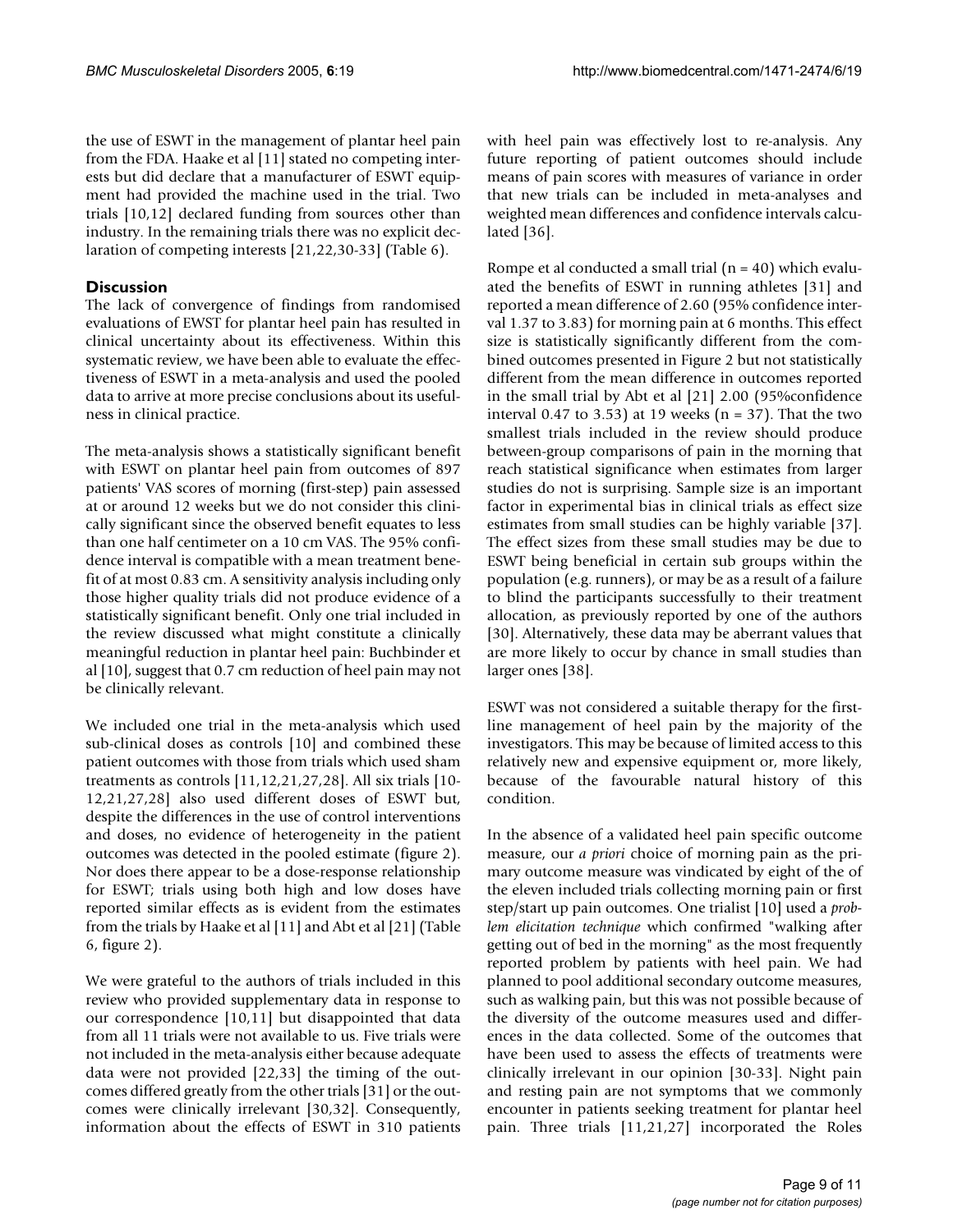Maudsley scale and one trial [10] used the Maryland Foot Score as measures of disability. It is commendable that two of the investigators [10,27] used generic health outcomes, SF36 and SF 12 respectively. Future trials should include outcomes of disability as well as the impact on health related quality of life and not just pain when assessing the effect of interventions for heel pain.

Of the eight outcomes listed in Table 5, only "pain at rest" is distinct with four of the five trials [11,21,30,32,33] favouring ESWT compared with placebo or reduced dose. As previously discussed, this outcome measure is not a key feature of plantar heel pain. All other outcome measures are equivocal.

Minimal side effects were reported by Abt et al [21] and Buchbinder et al [10]. The most frequently reported adverse event from the use of ESWT is pain [11,27,32,33] which appeared to affect some patients both during and after the procedure.

The quality of reporting varied amongst trials. The three most recent trials [10,11,31] all received above average quality scores for trial reporting. This is an encouraging development for those interested in improving the outcomes for patients who have heel pain and may reflect both the use of checklists such as the CONSORT statement [36] for trial reports now demanded by many journal editors as well as a greater awareness of good trial reporting practice by trialists themselves. There was however, a contrast in the results obtained from the four better quality trials, scoring three or above, when meta-analyzed separately from the two poorer quality trials. Better quality trials did not favour ESWT whilst the poorer quality ones did.

## *Industry sponsorship*

At least two of the trials included in our meta-analysis, received some form of sponsorship from a company manufacturing ESWT [27,28] although this has not been made explicit within the published papers. Both these trials reported significant benefit from ESWT. One further trial Haake et al [11] declared being supplied with the ESWT equipment and reported no statistically significant effects between the two groups. Six of the trials [21,22,30-33] have not made it clear whether there is any conflict of interest or not. In a systematic review to investigate whether the funding of drug studies by the pharmaceutical industry is associated with bias, Lexchin et al [39] concluded that industry sponsorship was more likely to produce results favouring the sponsors' product than studies funded from other sources.

## *Publication bias*

In view of concerns about publication bias, it is encouraging that three large, negative trials have been published in high impact journals. We were unable to recognize the existence of small, unpublished studies showing no statistically significant benefits. However, the existence of any such trials would only serve to endorse the findings of the meta-analysis in this systematic review.

## **Conclusion**

It has been suggested that the poor outcomes reported by recent randomised controlled trials evaluating ESWT for plantar heel pain means no further trials should be conducted [11]. A meta-analysis of data from six randomized controlled trials that included a total of 897 patients was statistically significant in favour of extracorporeal shock wave therapy for the treatment of plantar heel pain but the effect size was very small. When the two poorest quality trials, and therefore the greatest source of bias, are removed from the meta-analysis, the result is not statistically significant. This systematic review does not support the use of ESWT for plantar heel pain in clinical practice.

## **Abbreviations**

ESWT: Extracorporeal shock wave therapy

## **Competing interests**

The author(s) declare that they have no competing interests.

## **Authors' contributions**

FC and CT performed the literature search, extracted data, performed data analyses and compiled the manuscript. GM performed data analyses and compiled the manuscript. We can confirm that all authors have access to all data in the study and that they held final responsibility for the decision to submit for publication.

## **Additional material**

## **Additional File 1**

*"Details of EMBASE and MEDLINE search strategies". this additional file contains full details of the EMBASE and MEDLINE search strategies that were used for this systematic review. Only an abbreviated version was provided within the text.* Click here for file [\[http://www.biomedcentral.com/content/supplementary/1471-](http://www.biomedcentral.com/content/supplementary/1471-2474-6-19-S1.doc) 2474-6-19-S1.doc]

#### **References**

- 1. Crawford F, Thomson CE: **Interventions for treating plantar heel pain.** *Volume 1*. Wiley JW; 2005.
- 2. Gerdesmeyer L, Wagenpfeil S, Haake M, Maier M, Loew M, Wörtler K, Lampe R, Seil R, Handle G, Gassel S, Rompe JD: **[Extracorporeal](http://www.ncbi.nlm.nih.gov/entrez/query.fcgi?cmd=Retrieve&db=PubMed&dopt=Abstract&list_uids=14625334)**